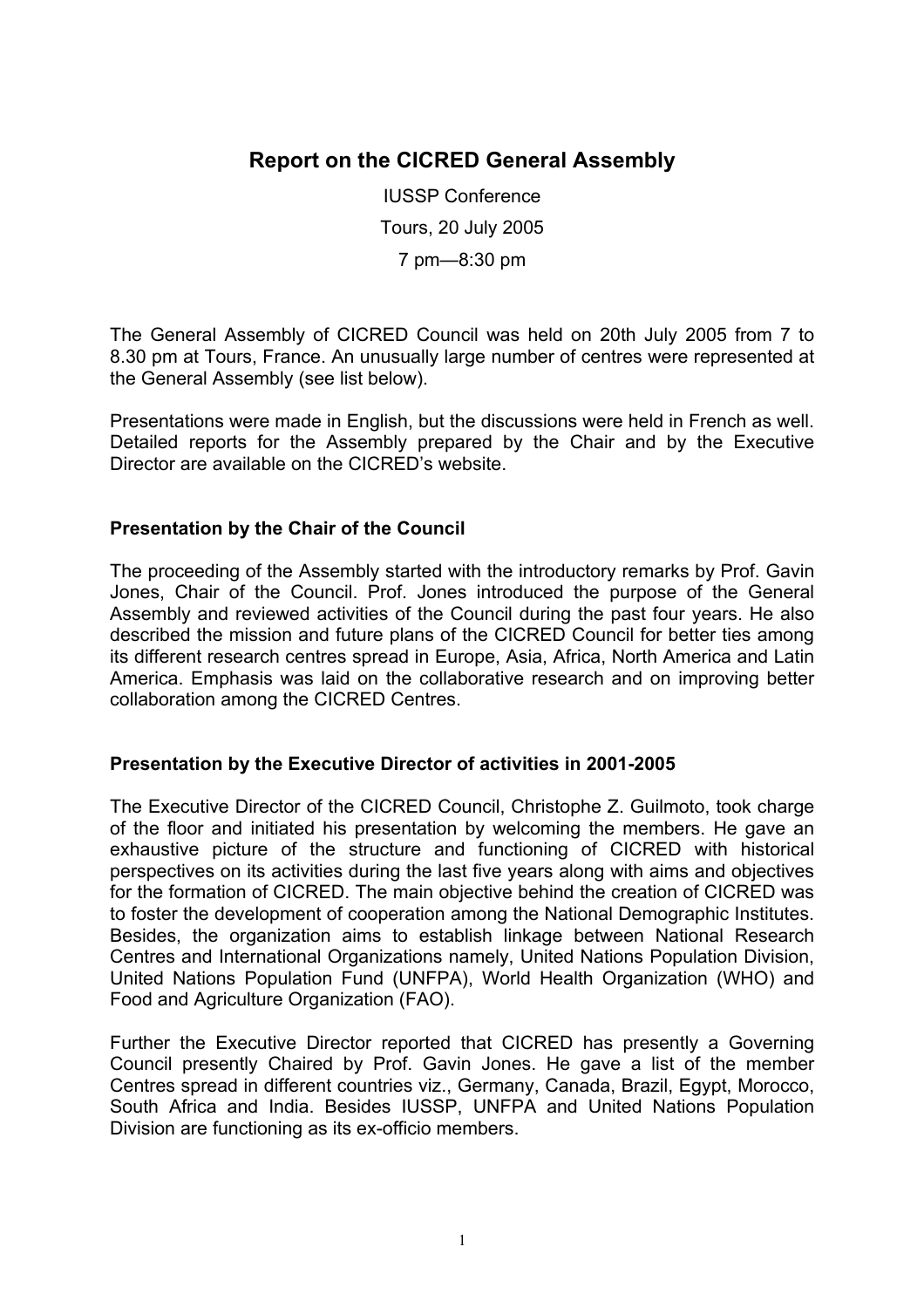The Executive Director reported that during the period 2001-05 CICRED was engaged in the following activities:

- a) Seminars
- b) Research Programmes
- c) Publications
- d) Monitoring of Centres and Research Programmes
- e) Capacity Building

CICRED organized seminars on the themes related to present needs and MDGs mentioned below:

- a) Reproductive Health and Poverty
- b) HIV/AIDS and Spatial Mobility
- c) Age Distribution
- d) Poverty and Mortality
- e) Female deficit in Asia

Most of these seminars were funded by UNFPA.

Further in his presentation the Executive Director discussed about the publications of CICRED, given as under:

- a) CICRED news letter
- b) On line publication
- c) Review of Population Reviews (discontinued)
- d) Revision of Population Thesaurus (interrupted)

In addition to above the other important functions of CICRED are:

- a) to monitor Population and Demographic Centres around the World.
- b) extend its help and cooperation in capacity building of the member Centres.
- c) explore the CICRED database and Website.
- d) census of Research Centres affiliated to CICRED.

His presentation also covered future development plans and accounts, source of income during 2000-05, presentation of the current activities of the organization mentioned below:

- 1. Seminars
- 2. Publications
- 3. PRIPODE Research Programmes
- 4. General Assembly and Council Elections
- 5. Pilot web based survey's on needs and capacity
- 6. Creation of new CICRED website

More detailed information on these activities is available in the activity report posted on the website.

#### **Vote of approval**

Before moving to CICRED's current and future projects, the Chair requested approval from the floor of the report by the Executive Director of the past activities and accounts of CICRED. The regular vote of approval of an organization's report and accounts is a central feature of organizations registered in France.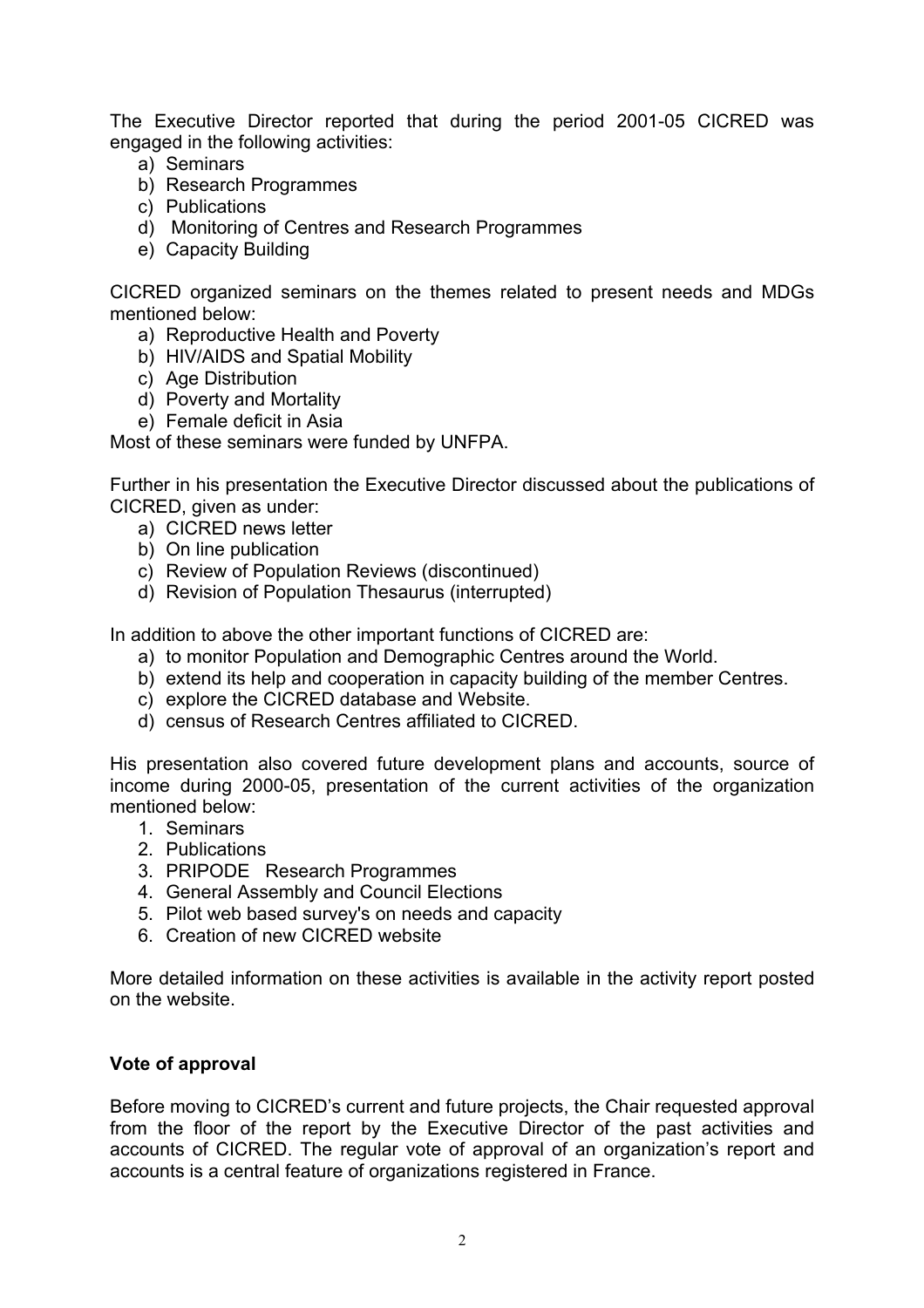The report on activities and accounts for 2001-2005 was unanimously approved by the Assembly.

#### **Presentation by the Executive Director of recent and forthcoming activities**

The Executive Director discussed in detail the on going research projects. He shared with the General Assembly the preliminary results of the survey conducted in May 2005 by CICRED on the needs and capacities of centres in different continents and proportion of the centres having access to e-mail facility. The detailed analysis of this survey will soon be available.

Further guiding principles and future development plans of CICRED were also presented.

- a) CICRED as a cooperative platform
- b) CICRED strategy linked to the achievements of current demographic objectives (ICPD, MDGs)
- c) Capacity building and institutional development as a central component of its action.
- d) Built in evaluation tools in CICRED's procedures.
- e) CICRED's development to be based on diversified funds.
- f) Information and communication technologies essential for CICRED's redeployment strategy.

It was reported that future development plans of CICRED would focus on the following activities:

- a) Seminars
- b) Research
- c) Publications
- d) Capacity building

Capacity building activities were discussed in greater detail as they may represent a central component of CICRED's future activities towards demographic centres.

#### **Discussion**

In response to the presentations of the Executive Director, some of the participants belonging to the member Centres posed questions and sought clarifications related to the functioning and activities of the CICRED Council and also expressed their views for strengthening ties among the member countries.

It was suggested that necessary help and cooperation may be made available for capacity building particularly of the weaker and relatively lesser-developed centres. In addition, the following remarks were made by the participants;

- ¾ Population associations working in different countries may be considered as part of CICRED.
- $\triangleright$  Dissemination of research finding may be done more widely to enable the concerned persons in formulation of Population Policy.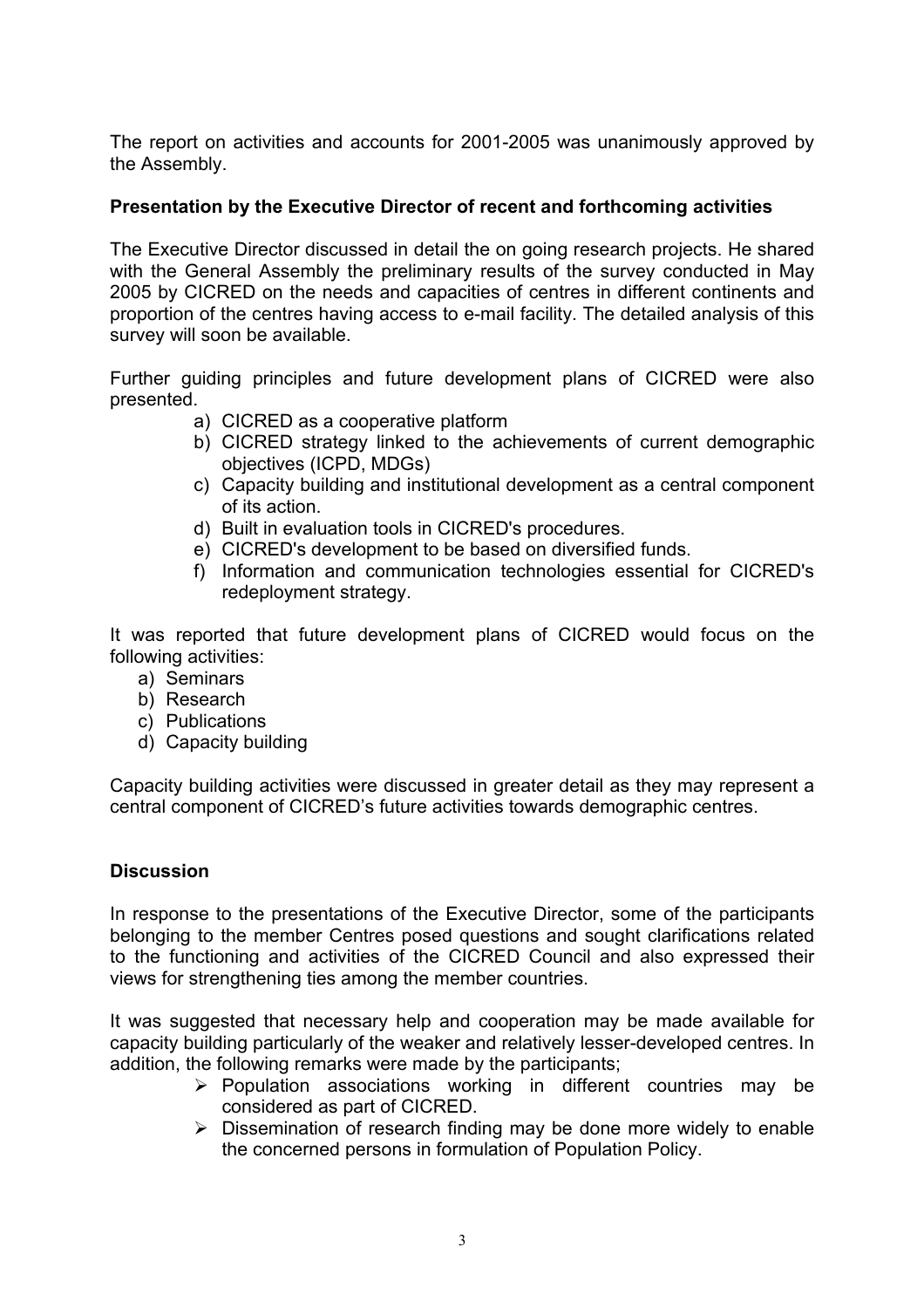- $\triangleright$  For better global representation CICRED should involve other small Developing Countries as well.
- $\triangleright$  CICRED may provide help to the lesser advanced member Centres in their capacity building particularly in terms of improving their computer and Internet facilities. Need for short surveys and training was also suggested.

#### **Excerpts of the debate:**

- K. Nacro (UNFPA, New York) wondered about the impact of CICRED seminars through the participants (representative of research centres) when they returned back to their respective countries and about the forthcoming Policy Papers. She also observed that post-seminar follow-up activities may help to evaluate the impact of meetings. She also reminded the GA that the publication of these Policy papers was the initiative of the UNFPA. In his reply, the Director stressed the role of UNFPA for this new series and indicated that two new PP should be published before the end of 2005 (based on the seminars held in Bangkok and Trivandrum). Reports on post-seminar activities by participants were received and examined by CICRED, but this procedure may not yet be the ultimate solution to monitor the seminar's actual impact.
- M. Cosio (Paris X University) thanked the Director for CICRED's recent activities and new developments.
- A. Miranda (UN Population Division) suggested that CICRED find ways to better disseminate and promote the output of its activities and publications. The Director agreed with these comments and said this is being done now more effectively through our new website.
- V. Shkolnikov (Max Planck Institute, Rostock) asked the new Director about his assessment on the good and less good activities of CICRED so far. The Director answered that CICRED activities in the past were satisfactory in principle, but the structure and the procedures were in great need of modernization.
- I. Pool (Waikato University, New Zealand) had several observations regarding the CICRED seminars. He noted in particular that it was agreed that participants to the CICRED seminar on Population Waves would send a follow-up report after returning to their country. For example, participant from Indonesia used the result as a basis to examine the population policy implications and to plan the social and economic development, especially to increase the quality of future human resources.
- Jacques van Zuydam (National Population Unit, South Africa) observed that UNFPA provides the topic of research seminar and CICRED implements the seminar organization. PRIPODE programme does stimulate activities and promote an interdisciplinary approach. In this regard, how did CICRED identified the participant countries for its PRIPODE programme on population and environment? Why select Paris for the concluding Conference? The Director replied by observing that each funding agency has specific demands and in case of PRIPODE, our partner is the French Ministry of Foreign Affairs that has its own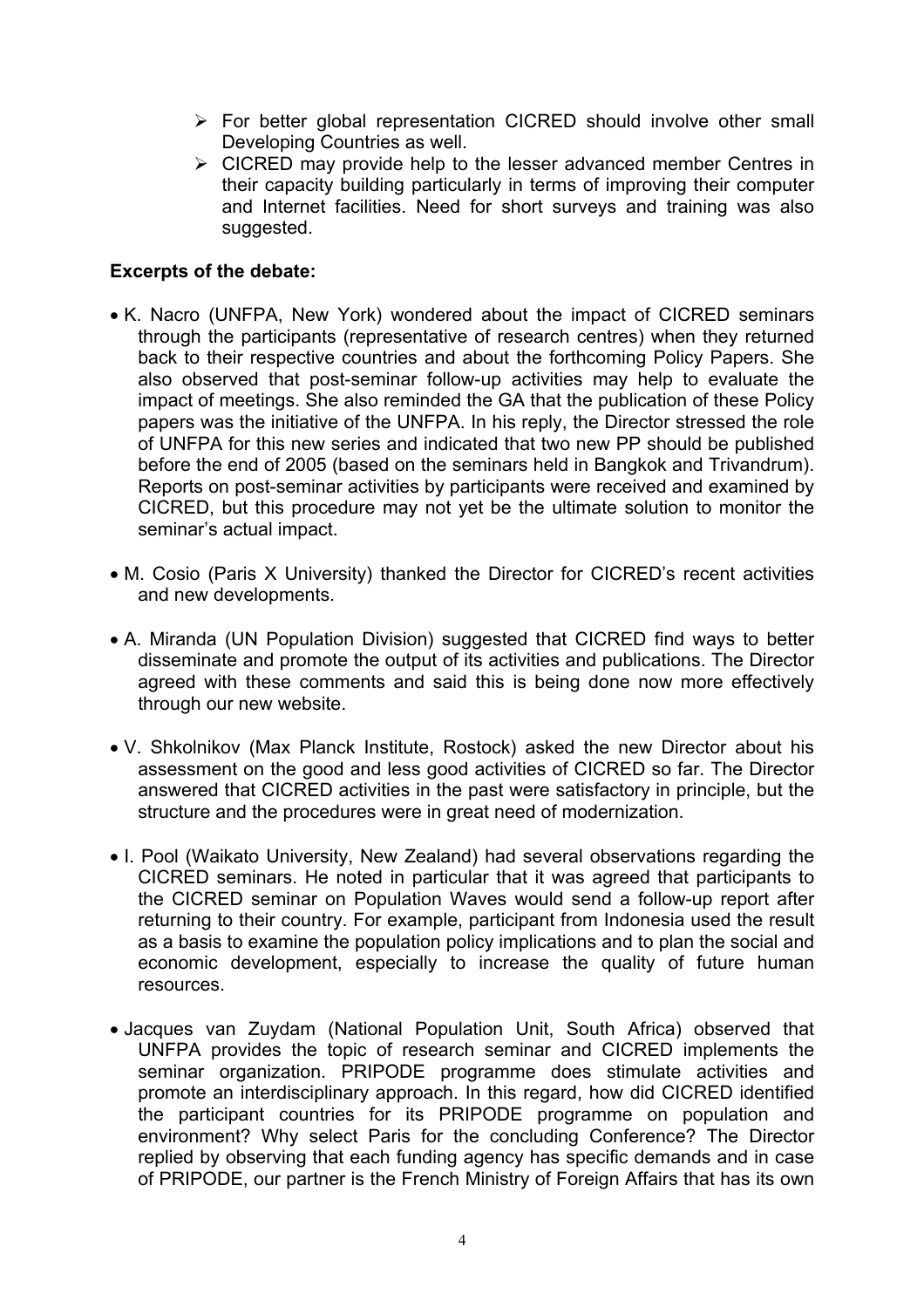requirements, including the request that projects be selected from a list of underprivileged countries (Africa, and various countries in Asia, Middle East and the Caribbean).

- J. Véron (INED, France) wanted to know the difference between training and capacity building. The Director answered that training was an essential ingredient of capacity building and would be part of capacity building sessions.
- I. Badurashvili (Georgian Centre of Population Studies) thanked CICRED for inviting her to the meeting in Bangkok and expressed her hopes that CICRED will continue its collaboration with transitional countries (newly independent States).
- M. Karim (Aga Khan University, Pakistan) stressed the need for regional networking across demographic centres.
- H.C. Srivastava (IIPS, India) shared three points with the participants of the GA.: the importance of networking to gain efficiency, the need for support to weak centres (sometimes without even a computer) and the local socio-cultural constraints and needs.
- A. Pandey (ICMR, India) reminded the Assembly that national population associations can be instrumental in this respect.
- Aris Ananta (ISEAS, Singapore) made several observations on capacity building perspectives in the developing countries. In Indonesia for instance, computers are still very expensive and access to internet is also expensive. Moreover, doing research in demographic centres requires not only the researcher but also support from the boss to allow researchers to directly participate and to implement the ongoing research.
- Armindo Miranda stressed CICRED's importance as a unique network of centres. It knows better about the centres' local needs and should be able to identify local structures of adequate size to respond to capacity building needs. CICRED may for instance help the centres by organising training sessions to help them to better share their activities and findings with the media. Its potential for institutional development is important. CICRED can notably do what nobody else does: help to update skills, to identify donors and grant opportunities, to facilitate dissemination of results etc. Moreover, it may also be able to identify and promote the "best practices" and share "sunshine stories" of institutional development.

#### **End of the meeting**

The meeting ended at 8 45 pm with a vote of thanks proposed by Prof. Gavin Jones, Chair of the CICRED Council.

Report prepared by CICRED with notes taken by Prof. Srivastava (IIPS, Mumbai).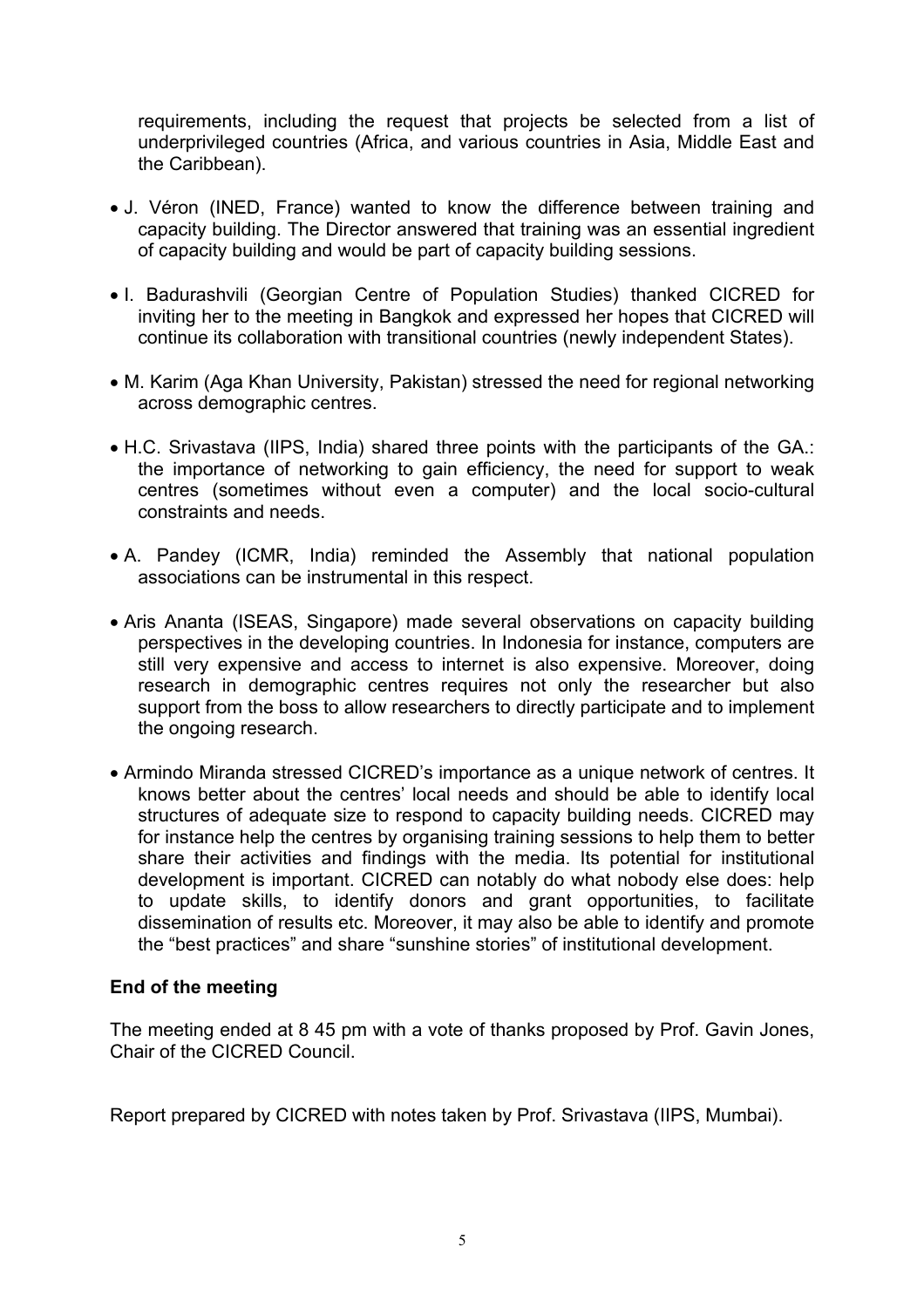# List of representatives of the Centres present at the meeting (not exhaustive)

|            | Country                        | Name & Centre                                                                                                                                           |
|------------|--------------------------------|---------------------------------------------------------------------------------------------------------------------------------------------------------|
| 1.         | Argentina                      | Elsa López, Instituto de Investigaciones Gino Germani, Facultad de Ciencias Sociales,<br>Universidad de Buenos Aires                                    |
| 2.         | Australia                      | Peter McDonald, Head, Demography and Sociology Program, RSSS, The Australian<br>National University, Canberra                                           |
| 3.         | Belgique                       | Dominique Tabutin, Institut de démographie, Université catholique de Louvain, 1, place<br>Montesquieu, boîte 17, B-1348 Louvain-La-Neuve                |
| 4.         | Belgique                       | Lois Lohlé-Tart, Association pour le Développement de la Recherche Appliquée en<br>Sciences Sociales (ADRASS)                                           |
| 5.         | Belgique                       | Wilma Goppel, UNFPA                                                                                                                                     |
| 6.         | <b>Bolivia</b>                 | Rose Mary Salazar, Centros de Estudios de Población (CEP), Cochabamba                                                                                   |
| 7.         | Bolivia                        | Sandra Garfias, Consejo de Población para el Desarrollo Sostenible (CODEPO)                                                                             |
| 8.         | <b>Brazil</b>                  | José Eustaquio Diniz Alves, Escola Nacional de Ciências Estadísticas (ENCE),<br>Rua André Cavalcante, 106, Rio de Janeiro                               |
| 9.         | <b>Brazil</b>                  | Jose Alberto Magno de Carvalho, Centro de Desenvolvimento e Planejamento Regional<br>(Cedeplar)                                                         |
| 10.        | <b>Brazil</b>                  | Laura Rodriguez Wong, Centro de Desenvolvimento e Planejamento Regional (Cedeplar)                                                                      |
| 11.        | <b>Brazil</b>                  | Pery Teixeira, Universidade Federal do Amazonas (UFAM)                                                                                                  |
| 12.        | <b>Brazil</b>                  | Elsa Berquó, Centro Brasileiro de Análise e Planejamento (CEBRAP)                                                                                       |
| 13.        | <b>Brazil</b>                  | Georges Martine, Brasilia                                                                                                                               |
| 14.<br>15. | <b>Brazil</b><br><b>Brazil</b> | Maria Coleta Oliveira, Nucleo de Estudos de Populacao (NEPO), UNICAMP<br>Suzana Marta Cavenaghi, Instituto Brasileiro de Geografia e Estatística (IBGE) |
|            |                                |                                                                                                                                                         |
| 16.        | <b>Burkina Faso</b>            | Dieudoné Ouedraogo, Unité d'Enseignement et de Recherche en Démographie<br>(UERD)                                                                       |
| 17.        | Cameroon                       | Eliwo Akoto, Institut de Formation et de Recherche Démographiques (IFORD)                                                                               |
| 18.        | Cameroon                       | Evina Akam, Institut de Formation et de Recherche Démographiques (IFORD)                                                                                |
| 19.        | Canada                         | Roderic Beaujot, Population Studies Centre, University of Western Ontario                                                                               |
| 20.        | Canada                         | Normand Thibault, Institut de la Statistique, Québec                                                                                                    |
| 21.        | Columbia                       | Nubia Janeth Ruiz, Centro de investigaciones sobre dinamica social (CIDS)                                                                               |
| 22.        | Côte d'Ivoire                  | Koffi N'Guessan, l'Ecole Nationale Supérieure de Statistique et d'Economie Appliquée<br>(ENSEA), Abidjan                                                |
| 23.        | Cuba                           | Esther María León Diaz, Universidad de La Habana                                                                                                        |
| 24.        | Cuba                           | Sonia Isabel Catasus, Universidad de la Habana                                                                                                          |
| 25.        | Cuba                           | Gilberto Javier Cabrera, Universidad de la Habana                                                                                                       |
| 26.        | Cuba                           | Luisa Alvarez Vazquez, Instituto Nacional de Endocrinología                                                                                             |
| 27.        | France                         | Maryse Gaimard, Département de démographie, Université Victor Segalen Bordeaux<br>2, 33076 Bordeaux cedex                                               |
| 28.        | France                         | Maria Eugenia Cosio, Centre de recherche Populations et sociétés (CERPOS)                                                                               |
| 29.        | France                         | Patrick Gubry, Institut de recherche pour le développement (IRD)                                                                                        |
| 30.        | France                         | Françoise Gubry, Centre Population et développement (Ceped)                                                                                             |
| 31.        | France                         | Jacques Veron, Institut National d'Etudes Démographiques (INED)                                                                                         |
| 32.        | France                         | J.P. Sardon, Observatoire Démographique Européen (ODE)                                                                                                  |
| 33.        | France                         | Pierre Cantrelle, Institut de recherche pour le développement (IRD)                                                                                     |
| 34.        | Georgia                        | Irina Badurashvili, Director of Georgian Centre of Population Research                                                                                  |
| 35.        | Germany                        | Vladimir Shkolnikov, Max Planck Institute for Demographic Research, Rostock                                                                             |
| 36.        | India                          | Dilip C. Nath, Department of Statistics, Gauhati University, Guwahati 781 014, Assam                                                                    |
| 37.        | India                          | Audinarayana, N., Department of Population Studies, Bharahtiar University,<br>Coimbatore - 641 046                                                      |
| 38.        | India                          | P.K. Bhargava, Population Research Center, Dharwad, Karnataka                                                                                           |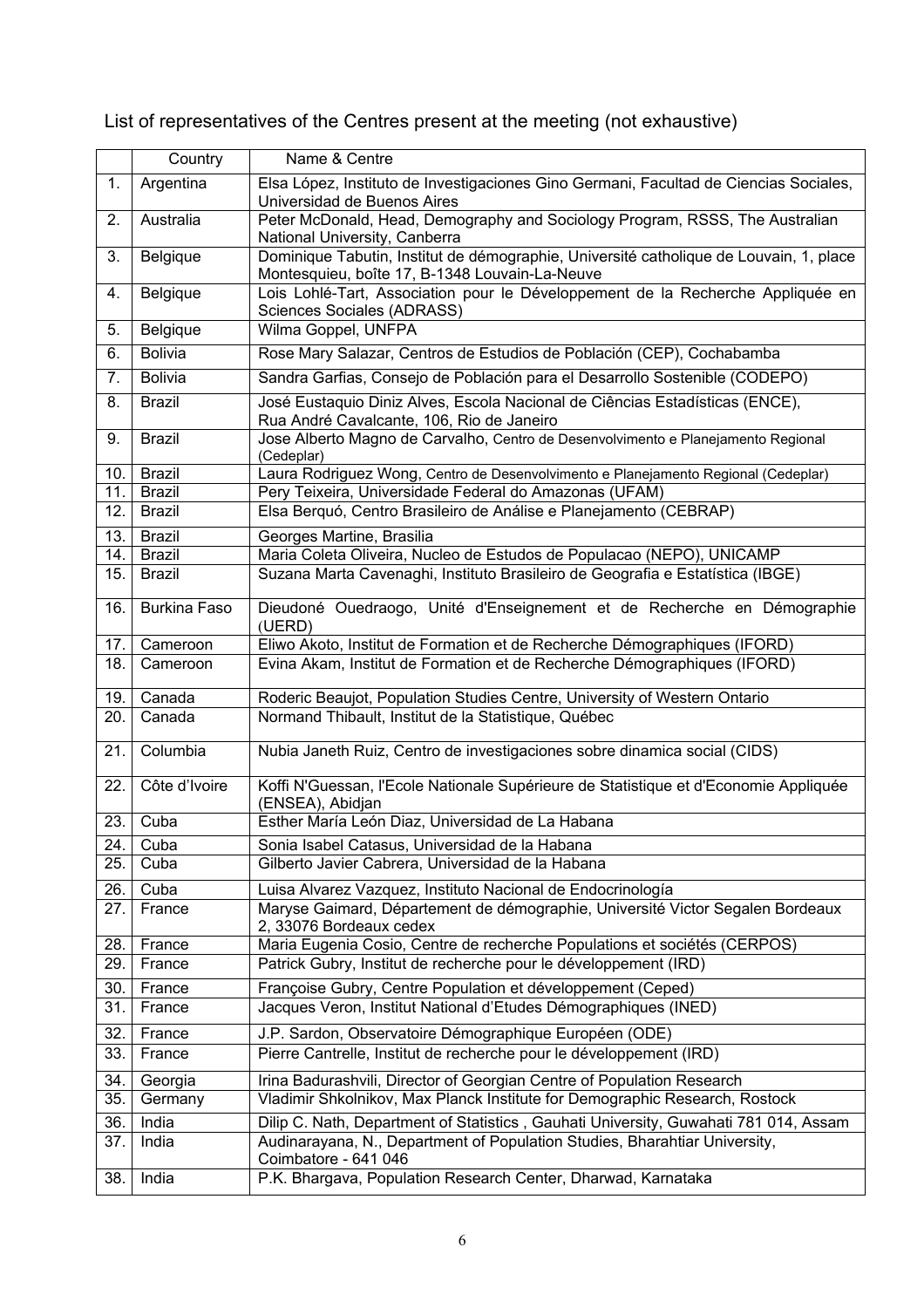| 39. | India                       | H.C.Srivastava, Professor and Head, Department of Development Studies,<br>International Institute for Population Sciences, Mumbai-400088    |
|-----|-----------------------------|---------------------------------------------------------------------------------------------------------------------------------------------|
| 40. | India                       | Pranati Datta, Population Studies Unit, Social Sciences Division, Indian Statistical<br>Institute                                           |
| 41. | India                       | Pasanta Majumdar, Population Studies Unit, Social Sciences Division, Indian<br>Statistical Institute, 203, B.T. Road, Kolkata - 700 108     |
| 42. | India                       | U.V. Somayajulu, TNS                                                                                                                        |
| 43. | India                       | S.I. Rajan, Centre for Development Studies (CDS), Trivandrum                                                                                |
| 44. | India                       | Sabu Alujar, Centre for Development Studies (CDS), Trivandrum                                                                               |
| 45. | India                       | Arvind Pandey, Institute for Research in Medical Statistics, New Delhi                                                                      |
| 46. | India                       | B.S. Mipun, Department of Geography, North Eastern Hill University, Shillong 793 022                                                        |
| 47. | India                       | Debendra Kumar Nayak, Department of Geography, North Eastern Hill University,<br><b>Shillong 793 022</b>                                    |
| 48. | Indonesia                   | Aris Ananta, The Institute of Southeast Asian Studies (ISEAS), Singapore                                                                    |
| 49. | Indonesia                   | Evi Nurvidya Arifin, The Institute of Southeast Asian Studies (ISEAS), Singapore                                                            |
| 50. | Italy                       | Graziella Caselli, University of Rome 'La Sapienza', Department of Demography, Via<br>Nomentana 41, 00161 Roma                              |
| 51. | Japan                       | Toru Suzuki, Senior Researcher at Dept of International Research and Cooperation,<br>Tokyo, Japan                                           |
| 52. | Japan                       | Hiroshi Kojima, National Institute of Population and Social Security Research, Tokyo                                                        |
| 53. | Latvia                      | Peteris Zvidrins, Director, Centre of Demography, University of Latvia                                                                      |
| 54. | México                      | Yolanda Oliva Peña, Centre de recherches régionales Dr Hideyo Niguchi de<br>l'Université Autonome du Yucatan                                |
| 55. | México                      | Susana Lerner, El Colegio de Mexico                                                                                                         |
| 56. | México                      | Cecilia Gayet, Facultad Latinoamericana de Ciencias Sociales (FLACSO)                                                                       |
| 57. | New Zealand                 | Mansoor Khawaja, Statistics New Zealand                                                                                                     |
| 58. | New Zealand                 | Ian Pool, University of Waikato, Hamilton                                                                                                   |
| 59. | Nigeria                     | Aderanti Adepoju, Human Resources Development Center (HRDC), Lagos                                                                          |
| 60. | Philippines                 | Alan Feranil, OPS, University of San Carlos, Cebu City                                                                                      |
| 61. | Philippines                 | Nimfa B. Ogena, UP Population Institute, Center for Women                                                                                   |
| 62. | Puerto Rico                 | Ana Luisa Davila, Graduate School of Public Health, University of Puerto Rico                                                               |
| 63. | Republic of<br>South Africa | Jacques van Zuydam, Chief Director: Population & Development, Department of Social<br>Development, Private Bag X901, Pretoria               |
| 64. | Romania                     | Cornelia Muresan, "Babes-Bolyai" University, Faculty of Sociology and Social Work, B-<br>dul 21 Decembrie 1989 nr. 128, 400604 Cluj-Napoca  |
| 65. | Russia                      | Vladimir Melnikov, Siberian Independent Institute, Novosibirsk                                                                              |
| 66. | Spain                       | Joaquin Recano, Centre d'Estudis Demogràfics (CED) - Universitat Autónoma de<br>Barcelona                                                   |
| 67. | Spain                       | Andreu Domingo, Centre d'Estudis Demogràfics (CED) - Universitat Autónoma de<br>Barcelona                                                   |
| 68. | Spain                       | Albert Esteve, Centre d'Estudis Demogràfics (CED) - Universitat Autónoma de<br>Barcelona                                                    |
| 69. | Togo                        | Dodji K. GBETOGLO, Unité de recherche démographique (URD), Université de Lomé,<br>BP 12971, Lomé                                            |
| 70. | Togo                        | Da Silveira Anyélé, Université de Lomé                                                                                                      |
| 71. | Togo                        | Gbenyon Kuakuvi, Université de Lomé                                                                                                         |
| 72. | Trinidad and<br>Tobago      | P. Watson, University of the West Indies                                                                                                    |
| 73. | <b>USA</b>                  | Gordon F. De Jong, Population Research Institute, Pennsylvania State University                                                             |
| 74. | <b>USA</b>                  | Armindo Miranda, Population Division/DESA, United Nations, New York, NY 10017                                                               |
| 75. | <b>USA</b>                  | Kourtoum Nacro, UNFPA                                                                                                                       |
| 76. | <b>USA</b>                  | François Farah, UNFPA                                                                                                                       |
| 77. | Viet Nam                    | Nguyen Thi Thieng, PhD, Vice-Director, Population Center, National Econonmics<br>University, 207, Giai phong road, Hai Ba Trung dis., Hanoi |